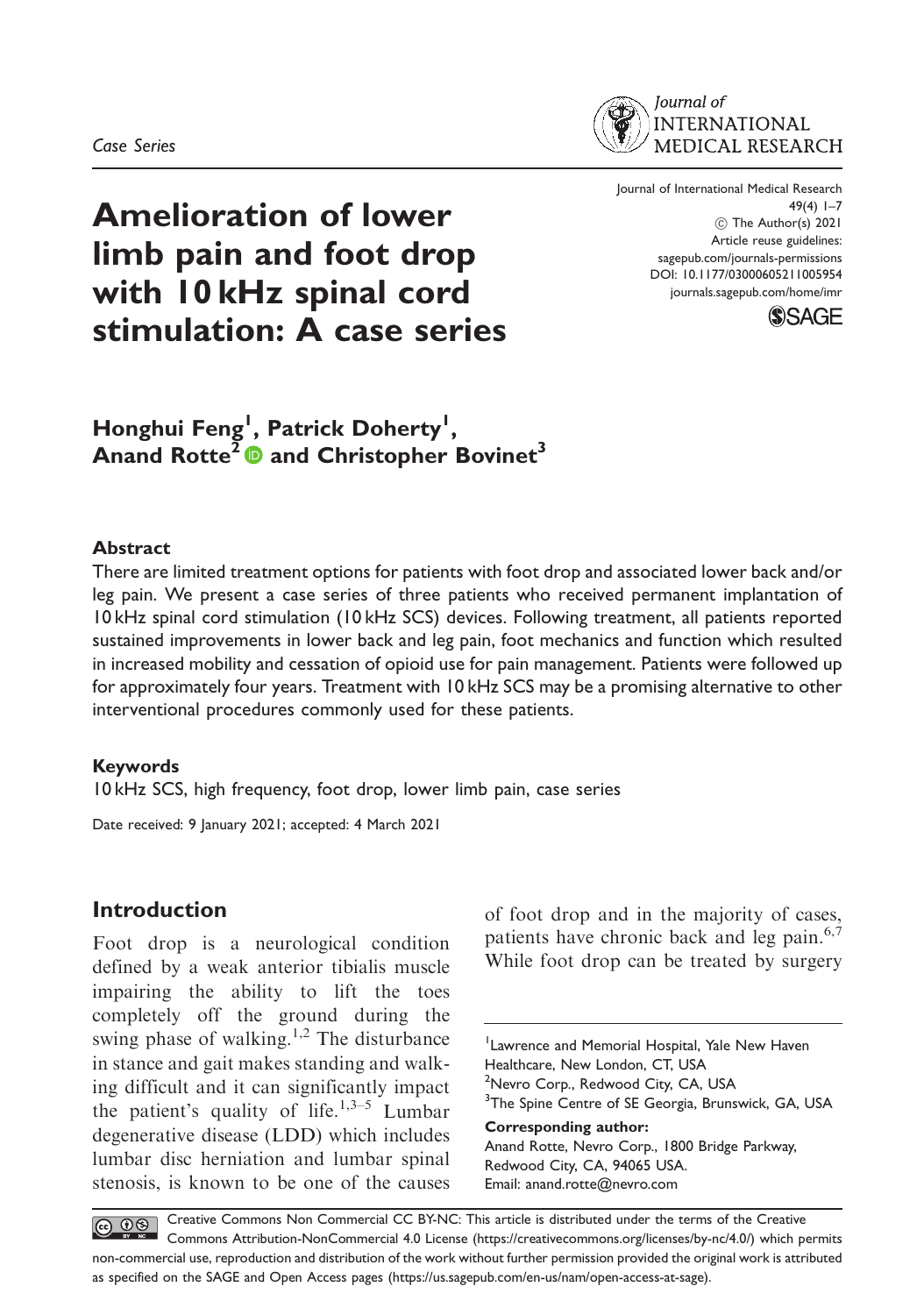and other conservative treatments including orthotics, physical therapy and/or nerve stimulation, patients tend to depend on medications for pain management.<sup>1,4,8–10</sup>

Spinal cord stimulation (SCS) delivered at high frequency (10 kHz) has been shown to provide paraesthesia-free pain relief in patients with LDD and has been used successfully in the treatment of chronic, intractable pain in the trunk and lower limbs. $11-13$ Indeed, several prospective and retrospective studies have reported pain relief and functional improvements in patients with back and leg pain following 10 kHz SCS.14–18 However, to our knowledge, the effects of 10 kHz SCS in patients with back and/or leg pain and foot drop have not previously been reported. In this case series, we report three cases of adult patients with chronic pain and foot drop treated with 10 kHz SCS.

#### **Methods**

We identified patients who had low back pain and/or leg pain and foot drop and had been monitored, tested and/or permanently implanted with a Senza<sup>TM</sup> system delivering 10 kHz SCS (Nevro Corp., Redwood City, CA, USA) at our centre between January 2012 and December 2020. Signed consent was obtained from the patients for treatment with 10 kHz SCS and for publishing their anonymised data. Data were extracted from patient notes. The study was retrospective and so was exempt from ethical committee approval.

Test and permanent implantation procedures for SCS have been described procedure  $\frac{11,13,19}{2}$  According to recommendations,11,20 the patients had standard lead placements at T8 and T9. Pain intensity was assessed using a verbal numeric rating scale (VNRS;  $0 = no$  pain to  $10 =$  worst possible pain) and pain relief was measured using a 0–100% scale where  $0\%$  = no pain relief and  $100\%$  = complete pain relief. Changes from baseline to last follow-up in foot sensory perception, foot motor symptoms and overall mobility were scored as  $(+)$ improvement,  $(0)$  no change or  $(-)$  worsening of parameter. Change from baseline to last follow-up in opioid use was recorded.

#### Case reports

#### Patient 1

A 72-year-old man presented to the clinic in December 2016 complaining that his left toes were curling under and he had chronic left foot drop. He had undergone left L5 hemilaminectomy and discectomy surgeries approximately 22 years previously (1994). He was unable to stand or walk more than five minutes due to intense back pain (6/10 on VNRS) and had intermittent neurogenic claudication. Imaging confirmed narrowing at L5/S1. His lumbar extension was slightly limited by pain and his left lower extremity showed limitations in hip abduction (4/5), left ankle dorsiflexion and toe intrinsics (3/5) and left ankle plantar flexors (4/5). The active range of motion (AROM) of his left foot and ankle dorsiflexion was 5 degrees, and his left toes were curled under with flexion contractures and the left second toe had a hammertoe deformity. His sensory examination showed decreased light touch sensation at the last L5 dermatome. Failure of orthoses and physical therapy and a disinterest in neuropathic pain medication, had resulted in him having a lumbosacral (left S1) transforaminal epidural steroid injection (TFESI) which also failed to provide lasting pain relief.

In February 2019, (27 months after his initial visit) and following a successful trial procedure, he had a permanent implantable pulse generator (IPG) placed subcutaneously and leads placed midline at T8 and T9 for 10 kHz SCS. Thirteen days post-implant he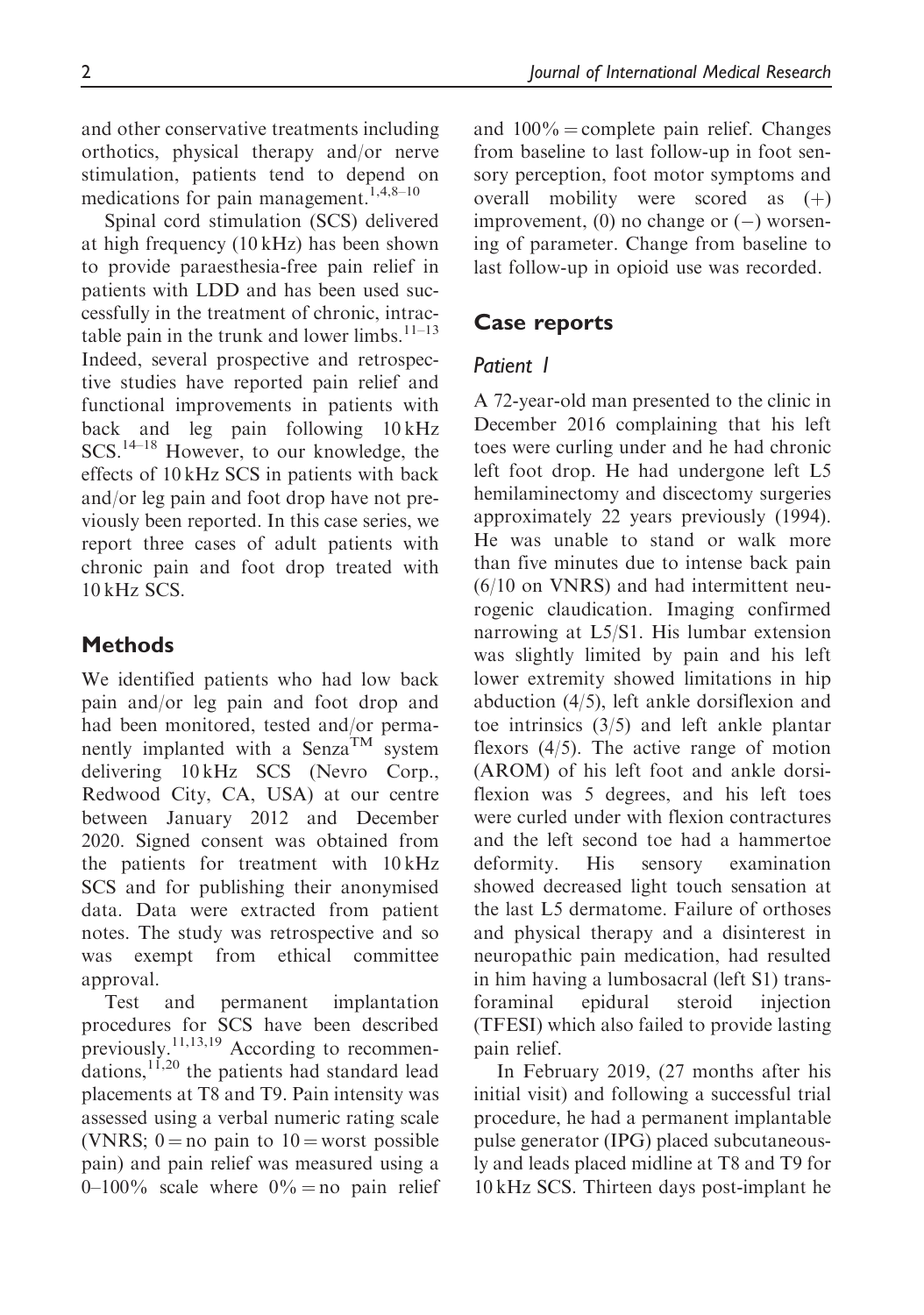reported 100% pain relief and 0/10 for VNRS. In addition, he was able to walk better and his toes were straighter than before the procedure; he was able to flare his toes up and fit a sock on his left foot for the first time in several years. Physical examination showed AROM of his bilateral ankles was now within normal limits and his left ankle dorsiflexion was 15 degrees. The flexion contractures of his left toes had also improved. Motor examination showed a minor improvement in left ankle plantar flexion (4/5), normalization of left ankle dorsiflexion (5/5) and improvement in left toe intrinsics (4/5). His sensory examination showed symmetrically intact light touch sensation in both legs.

In August 2020 (18 months postimplant), the patient reported that he had remained pain-free in his back and legs. He was able to stand for over 45 minutes and walk for two miles comfortably (Table 1). He used his 10 kHz SCS daily and was pleased with his mobility and reduction in pain. His motor and sensory responses were stable and showed no signs of regression. Furthermore, the patient did not have any safety concerns related to his implant.

|  | Patient 2 |  |
|--|-----------|--|
|--|-----------|--|

A 48-year-old man presented to the clinic in 2012 with neck pain, burning dysesthesias in his hands and grip weakness. He also had back pain and bilateral leg weakness. The patient had experienced right foot drop since decompression/fusion surgery of L3/4/5 one year previously. He had tried, without success, ankle foot orthoses, multiple opioid analgesics, topical and muscle relaxant therapies as well as gabapentin. He was now unable to work. At the clinic visit, the patient was prescribed morphine sulphate (15 mg tablets bd) and hydrocodone/paracetamol (Vicodin, 5/300 mg qid) to manage his pain.

A magnetic resonance imaging (MRI) scan taken three years later (2015), showed moderate canal stenosis at L2-L3 that had worsened slightly compared with imaging taken in 2012. In March 2016, the patient reported that his pain was interfering with his ability to care for himself, disturbed his sleep and prevented him from walking more than 100 meters. Seven months later in October 2016 and following a successful trial procedure, he underwent a

| Patient<br>no. | Follow-up          | Pain and<br>pain relief* | Foot sensory<br>perception <sup>#</sup> | Foot motor<br>symptoms <sup>#</sup>                                                                                    | Overall mobility <sup>#</sup>                 | Opioid<br>medication |
|----------------|--------------------|--------------------------|-----------------------------------------|------------------------------------------------------------------------------------------------------------------------|-----------------------------------------------|----------------------|
|                | 18 months          | $0/10/$ and<br>100%      | $^+$                                    | Ankle range of<br>motion: $+$<br>Ankle dorsiflexion.<br>toe intrinsics and<br>plantar flexors:<br>$+$ Toe curling: $+$ | Walking $+$<br>Standing $+$                   | <b>NR</b>            |
| $\overline{2}$ | 4 years            | <b>NR</b>                | <b>NR</b>                               | Motor strength: $+$                                                                                                    | $Gait +$<br>Walking range $+$<br>Standing $+$ | Stopped              |
| 3              | Approx.<br>4 years | $2/10$ and<br><b>NR</b>  | <b>NR</b>                               | Foot drop: $+$                                                                                                         | Unaided walking $+$                           | Stopped              |

|  |  |  |  |  | Table 1. Summary of patient outcomes. |
|--|--|--|--|--|---------------------------------------|
|--|--|--|--|--|---------------------------------------|

NR: not reported

\*Pain assessed on scale ranging from  $0 =$  no pain to  $10 =$  worst possible pain; pain relief assessed on a 0–100% scale where  $0\%$  = no pain relief and  $100\%$  = complete pain relief.

Changes from baseline to follow-up were scored as  $(+)$  improvement,  $(0)$  no change or  $(-)$  worsening of parameter.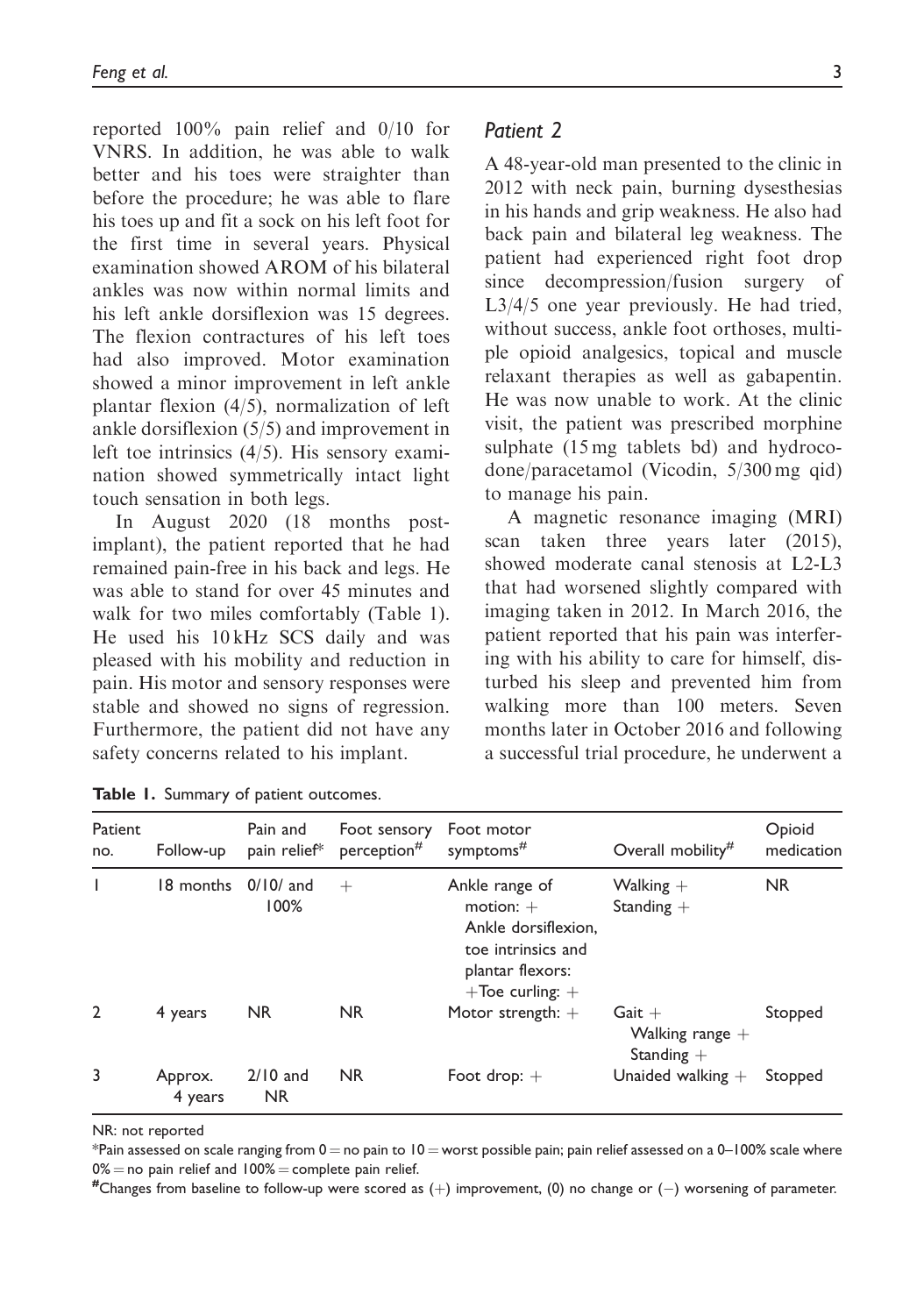permanent IPG implantation with leads positioned midline at T8-T9 level for 10 kHz SCS (Figure 1).

At a follow up visit, eight months post implant (May 2017) the patient reported substantial improvement in his leg pain and muscle strength that had enabled him to play catch with his children, walk without leg braces and perform work-out exercises. He was adjusting the stimulator to deal with burning sensations he experienced in his feet and toe pain. He showed improvement in his bilateral lower extremity weakness (4/5 strength in the anterior tibialis and 4/5 in the gastrocnemius) and his gait had markedly improved. However, his shin and calf remained numb and he had no improvement in his diminished sensation from L5 and S1.

At follow-up appointments in November 2018 and 2019 (i.e., two- and three-years post-implant) the patient showed substantial improvement in back pain and leg weakness. The patient continued to



Figure 1. Representative image of lead placement. X-ray image showing leads positioned midline at T8-T9 for 10 kHz spinal cord stimulation (SCS).

improve and at four years post-implant, his motor strength had improved at least one degree in the anterior tibialis and gastrocnemius; he no longer used ankle foot orthoses and had stopped all opioid analgesics (Table 1). No safety issues were reported during the entire four-year postimplant follow-up.

#### Patient 3

A 66-year-old woman with a history of diabetic neuropathy and eight fusion surgeries in her lower back and cervical spine for congenital spinal stenosis presented to the clinic in April 2015. She had abnormal electrodiagnostic evidence of sensorimotor axonal polyneuropathy dating back to her last surgery in February 2012 that indicated active denervation affecting the L5 root on the right side. Since her surgery she had experienced right foot drop and had used a cane and bilateral ankle braces for support. She managed the condition to a moderate degree with physical therapy, epidural steroid injections and opioids. On palpation of the lumbosacral spine, abnormalities were detected and physical examination showed a reduced range of motion. She had compromised sensation in her right foot and difficulties in rising from a chair. An MRI scan confirmed post-surgical changes with scar tissue formation in the lumbar region. Her average pain score was 9/10 for VNRS in her hands, back, legs and feet.

Eight months later, in January 2016, and following a successful trial procedure, she underwent permanent IPG implantation with leads positioned midline at T8-T9 level for 10 kHz SCS At six-months postimplant, the patient's pain score was 0/10 for VNRS in her legs and feet and her foot drop symptoms had resolved; she was able to walk unaided without orthotics or a walker.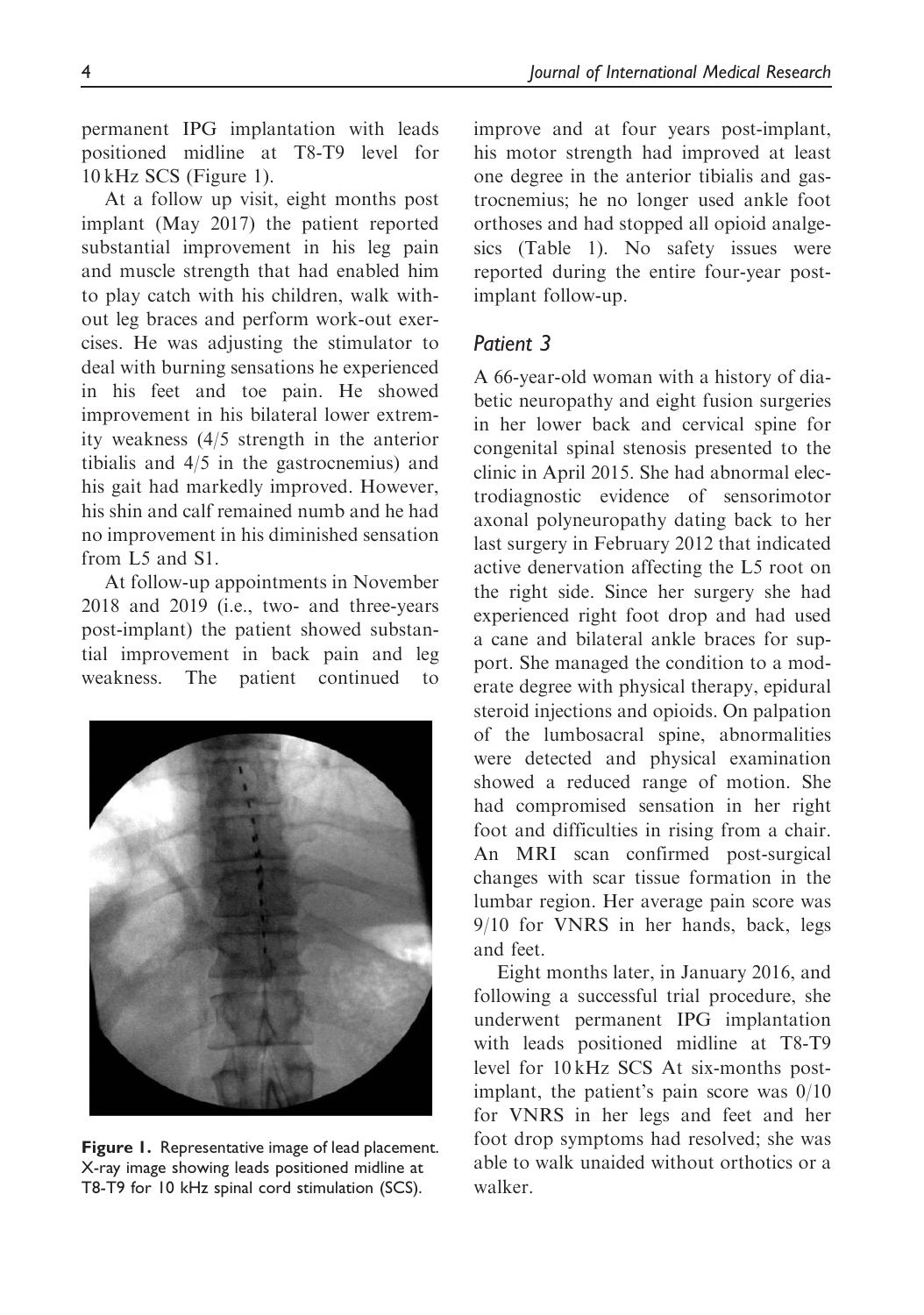After approximately four-years, the patient reported an average pain score of 2/10 for VNRS, she had stopped opioid treatment, was able to drive locally and had not used orthotics or a walker during the entire follow up period (Table 1). No safety issues were reported during the post-implant follow-up period.

### **Discussion**

A growing body of evidence supports the application 10 kHz SCS for upper limb and neck, trunk, lower back and leg pain.<sup>11,17,18,21,22</sup> To our knowledge, there are no previous published reports on the effects of 10 kHz SCS in patients with back and/or leg pain associated with foot drop. Therefore, the three cases presented here add to the growing evidence of pain relief obtained with 10 kHz SCS. Not only did the patients experience pain relief and were able to stop opioids, but they also saw improvements in function. The pain relief, functional improvement and opioid reduction observed in these patients with foot drop was comparable with results from prospective and retrospective studies in patients with chronic back and/or leg  $_{\text{main.}}^{11-20}$  Given foot drop is a chronic condition, a reduction in opioid use for pain management as well a decrease in the reliance on bulky walking aids and supportive devices are significant improvements for these patients. Although long-term opioid use for chronic pain conditions is not supported by evidence-based medicine, their use is well documented. $^{23}$  Our case series supports previous findings that  $10 \text{ kHz}$ SCS provides adequate pain relief in treatment-refractory patients that enables them to either reduce or cease opioid use altogether.<sup>14</sup>

Consistent with our findings, improvements in sensory and motor function have also been shown in a large randomized, controlled trial in patients with painful

diabetic neuropathy. $24$  In that study, 10 kHz SCS plus conventional medical management yielded an improvement in investigator-assessed sensation and a reduction in foot numbness. In addition, an analysis of patients with painful diabetic neuropathy enrolled in a prospective, multicentre study of peripheral polyneuropathy found that five out of seven patients showed improvements in sensory perception and reflexes.<sup>25</sup> Similarly, a case series involving patients with painful diabetic polyneuropathy reported either preservation or improvement in sensory perception in their lower limbs following treatment with  $10 \text{ kHz }$  SCS.<sup>26</sup> These results together with our findings suggest that 10 kHz SCS may have beneficial effects in addition to pain relief.

10 kHz SCS therapy is understood to possess a unique mechanism of action.<sup>27</sup> Unlike low-intensity SCS, high frequency stimulation has been shown to activate inhibitory interneurons in the spinal dorsal horn without activating dorsal column fibres and deliver paraesthesia-free pain relief.<sup>28</sup> In addition, in a rat model of neuropathic pain, 10 kHz SCS led to an improvement in mechanical hyperalgesia with a concurrent reduction in the activation of inflammatory kinases in the dorsal root ganglia and spinal dorsal horn relative to sham stimulation.<sup>29</sup> Compared with conventional SCS, 10 kHz SCS has also demonstrated changes in electroencephalogram peak frequencies, that correlated with improved measures of disability.<sup>30</sup> Other researchers using functional MRI of the brain in patients with chronic neuropathic pain have demonstrated structural volumetric changes associated with 10 kHz SCS linked with a reduction in pain intensity. $31$ This case series presented here adds further data showing improvements in sensory and motor function produced by 10 kHz SCS therapy and warrants further investigation into its exact mechanism of action.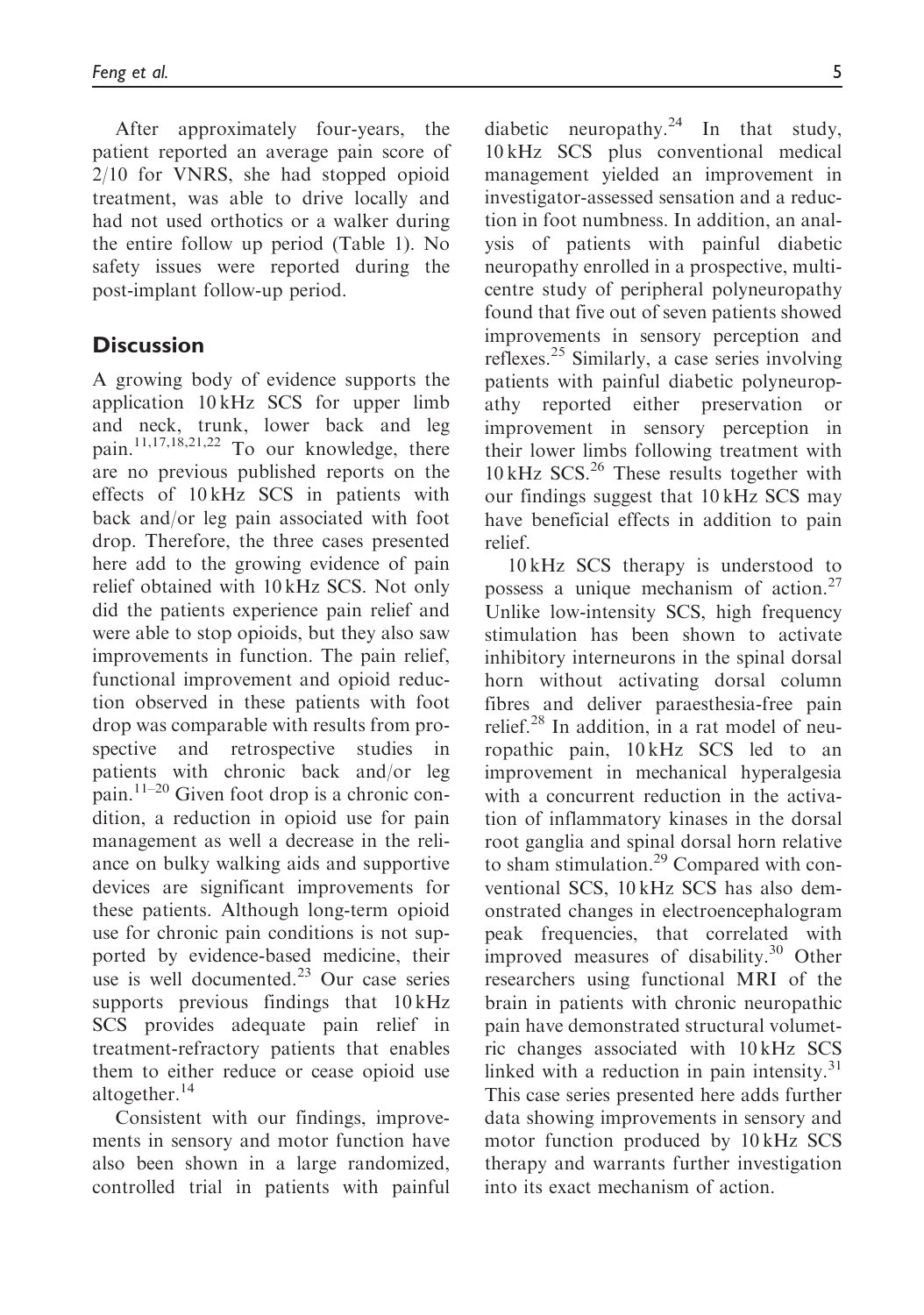Given the small sample size and retrospective design of this case series, the results on functional improvements in foot drop should be interpreted with caution. Large, prospectively designed studies are required to determine the precise benefits of 10 kHz SCS for the management of foot drop. However, these three case reports suggest that 10 kHz SCS is effective in reducing pain and pain medication and improving foot function in patients with back and/or leg pain associated with foot drop. Our results suggest that 10 kHz SCS is a promising alternative to other interventional procedures and may improve motor and sensory function in foot drop associated with lower back and leg pain.

#### Acknowledgements

The authors would like to thank Dr Catherine Panwar, Panwar Health for assistance with manuscript preparation.

#### Declaration of conflicting interests

HF, PD and CB have no conflicts of interest. AR is an employee of Nevro Corp.

#### Funding

This research received no specific grant from any funding agency in the public, commercial, or not-for-profit sectors.

#### ORCID iD

Anand Rotte **b** https://orcid.org/0000-0002-3452-7068

#### References

- 1. Ho C, Adcock L. Foot Drop Stimulators for Foot Drop: A Review of Clinical, Cost-Effectiveness, and Guidelines [Internet]. Ottawa (ON): Canadian Agency for Drugs and Technologies in Health; 2018 Nov 21. Available from: https://www.ncbi.nlm.nih. gov/books/NBK537874/
- 2. Westhout FD, Pare LS and Linskey ME. Central causes of foot drop: rare and

underappreciated differential diagnoses. J Spinal Cord Med 2007; 30: 62–66.

- 3. Aprile I, Caliandro P, La Torre G, et al. Multicenter study of peroneal mononeuropathy: clinical, neurophysiologic, and quality of life assessment. J Peripher Nerv Syst 2005; 10: 259–268.
- 4. Carolus AE, Becker M, Cuny J, et al. The Interdisciplinary Management of Foot Drop. Dtsch Arztebl Int 2019; 116: 347–354.
- 5. Perry J, Garrett M, Gronley JK, et al. Classification of walking handicap in the stroke population. Stroke 1995; 26: 982–989.
- 6. Iizuka Y, Iizuka H, Tsutsumi S, et al. Foot drop due to lumbar degenerative conditions: mechanism and prognostic factors in herniated nucleus pulposus and lumbar spinal stenosis. J Neurosurg Spine 2009; 10: 260–264.
- 7. Liu K, Zhu W, Shi J, et al. Foot drop caused by lumbar degenerative disease: clinical features, prognostic factors of surgical outcome and clinical stage. PLoS One 2013; 8: e80375.
- 8. Vlahovic TC, Ribeiro CE, Lamm BM, et al. A case of peroneal neuropathy-induced footdrop. Correlated and compensatory lowerextremity function. J Am Podiatr Med Assoc 2000; 90: 411–420.
- 9. Wilder RP, Wind TC, Jones EV, et al. A Review on Functional Electrical Stimulation for a Dropped Foot. *J Long* Term Eff Med Implants 2017; 27: 267–277.
- 10. Aono H, Iwasaki M, Ohwada T, et al. Surgical outcome of drop foot caused by degenerative lumbar diseases. Spine (Phila Pa 1976) 2007; 32 (8): E262-266.
- 11. Kapural L, Yu C, Doust MW, et al. Novel 10-kHz High-frequency Therapy (HF10 Therapy) Is Superior to Traditional Lowfrequency Spinal Cord Stimulation for the Treatment of Chronic Back and Leg Pain: The SENZA-RCT Randomized Controlled Trial. Anesthesiology 2015; 123: 851–860.
- 12. Van Buyten JP, Al-Kaisy A, Smet I, et al. High-frequency spinal cord stimulation for the treatment of chronic back pain patients: results of a prospective multicenter European clinical study. Neuromodulation 2013; 16: 59–65.
- 13. Tiede J, Brown L, Gekht G, et al. Novel spinal cord stimulation parameters in